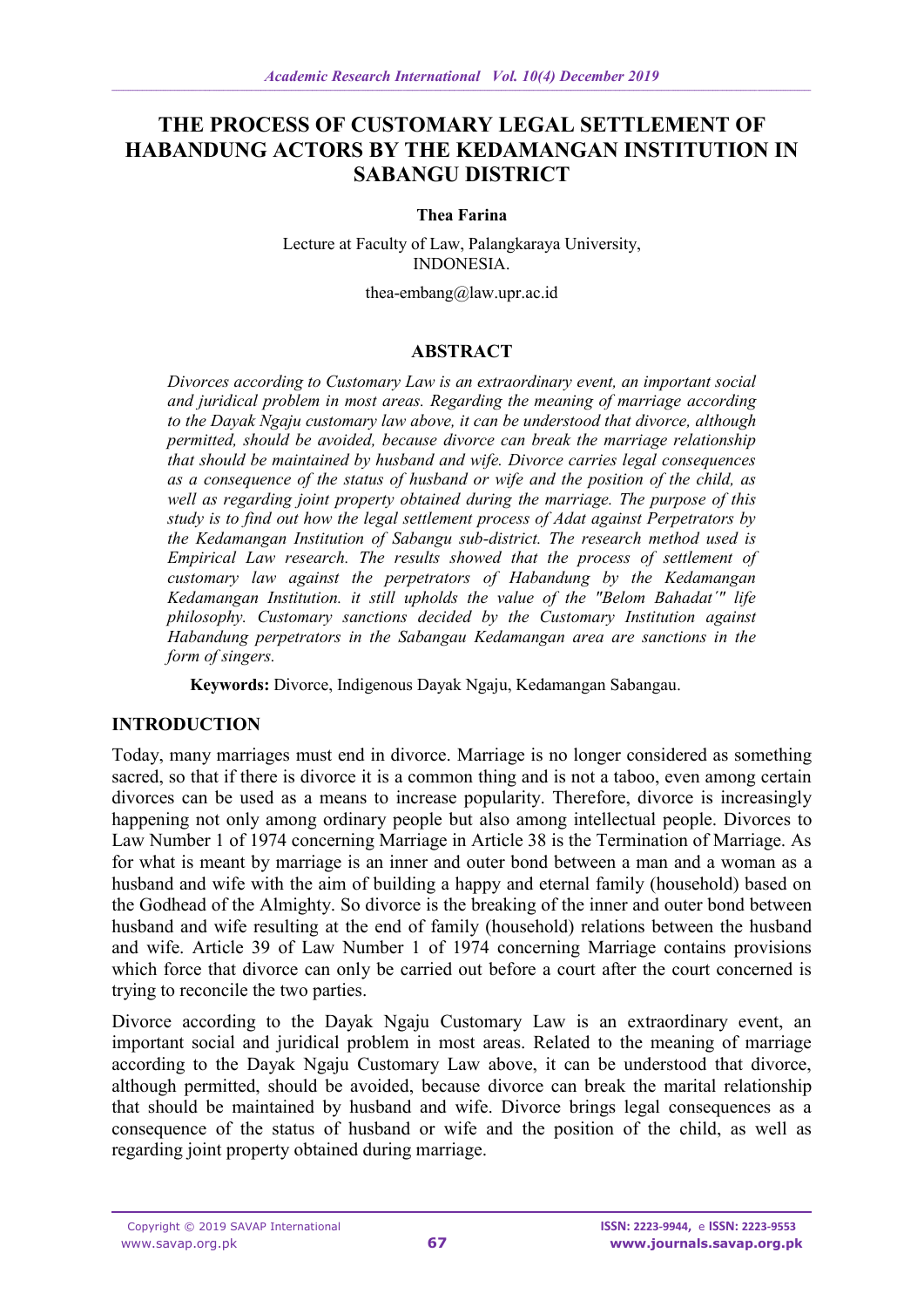By law the Dayak Ngaju custom, the bond of ties between a man and a woman, brings legal consequences in a customary engagement, such as regarding the position of the husband and the position of a wife, the rights and obligations of each party, as well as the position of the child. Violations of the marriage agreement are considered to be very embarrassing and should be avoided as much as possible, especially until divorce occurs. In the marriage agreement, the man has promised to take a woman to be made as to the only wife who is legitimate and loyal to him for the rest of his life. Conversely, the wife has also promised to accept the man.

As the only husband who is legitimate and loyal to him until death separates. If it turns out that one of them violated the agreement, for example, if someone had already been abused with another man or woman, the injured party could claim his rights to the party who had committed the violation in accordance with applicable law. Therefore, when a violation of a marriage agreement occurs, there are stages that must be carried out by the Village Adat Council or the District Adat Council. Based on the description above, this research aims to find out how the legal settlement process of Adat against abusers by the Kedamangan Institution of Sabangau District and what Customary sanctions are decided by the Adat Institution against the Habandung actors in the Kedamangan area of Sabangau District.

### **RESEARCH METHOD**

The research method used in this paper is Empirical Law research, which is legal research conducted on the real condition of the community or the community with the intent and purpose of finding facts, which then leads to the identification and ultimately leads to the completion of the discussion problem.

### **RESULTS AND DISCUSSION**

#### **The process of resolving the legal custom of the perpetrators of Habandung by the Sabamau District Kedamangan Institute**

Dayak Ngaju Dayak Customary Dispute and Dispute Resolution Mechanism As a service institution that applies modern work procedures, in carrying out its functions to resolve disputes, Dayak Adat Basara also has a mechanism for grasping or phasing the case management, in order to achieve the best results. Of the three stages of treatment that are applied can be broken down into more specific segments, namely:

- 1. Pre-Conflict Stage
	- a. Negotiations, namely the peaceful resolution of disputes through negotiations between disputing parties.
	- b. Mediation, which is the process of resolving disputes by involving a third party in the resolution of a dispute as an advisor.
	- c. Reconciliation, namely the process of resolving disputes by revealing truth from the recognition.
- 2. Conflict Stage
	- a. Reporting
	- b. Case Inspection
	- c. Decision
- 3. Implementation phase of the decision
- 4. Decision Reading
	- a. Peace Ceremony/Reconciliation after the implementation of the decision.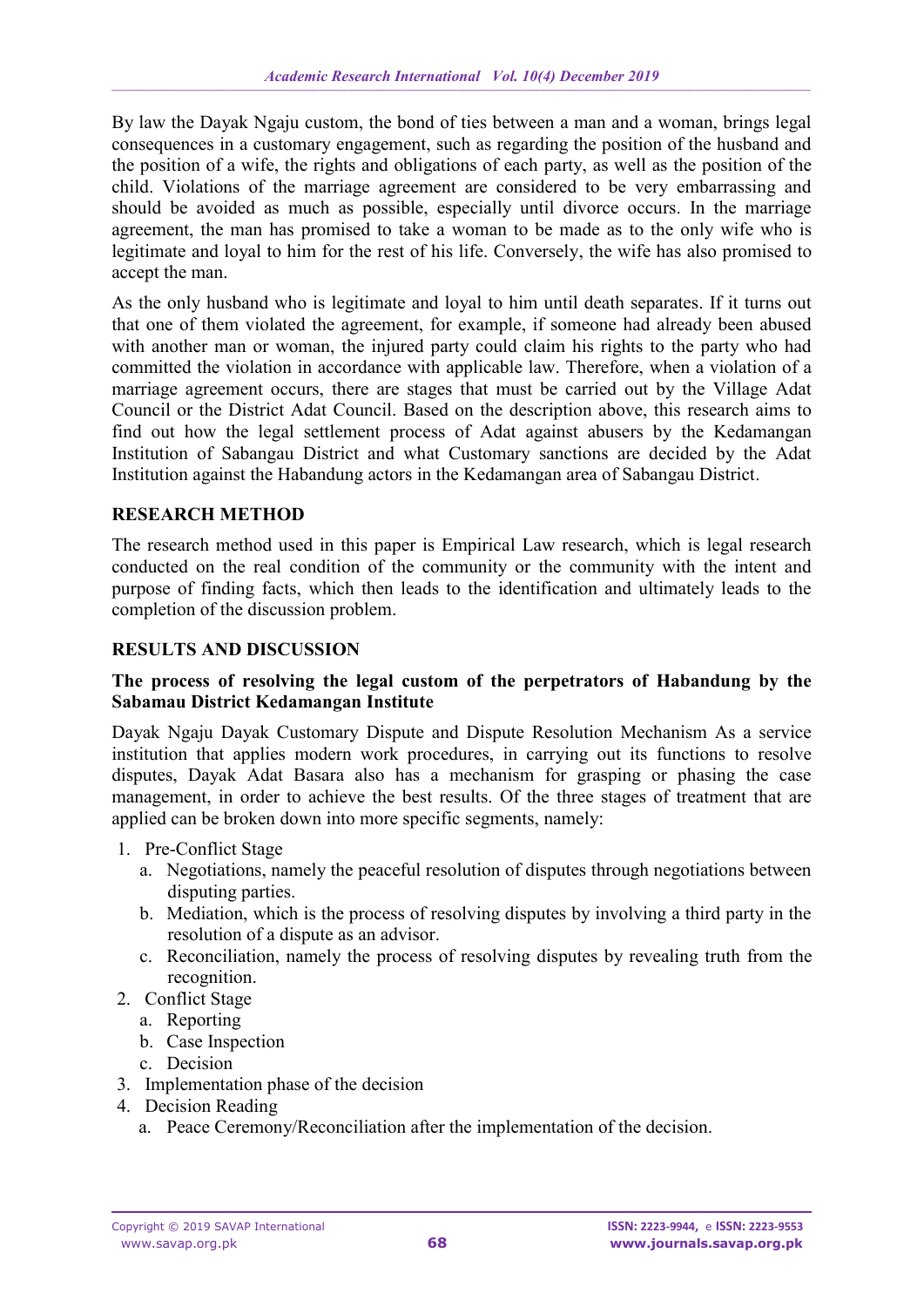Initially, each case will be tried to be resolved in the pre-conflict stage, but if these efforts are not able to reconcile the parties to the dispute, then it will proceed to the next stage, in accordance with established mechanisms.

According to Damang Wawan Embang: "The density of the Mantir Adat only investigates in a case and makes a conclusion not to make and ratify a decision on a case and submit it to Damang as the person entitled to issue a decision". As a service institution that can be said to be the same age as its people, Basara Adat Dayak has a number of terms that have its own meaning, which is used in the Adat justice process. These terms are,

- a. Mandawa, namely, the party who sued because his rights have been violated or feel disadvantaged.
- b. Tandawa, the party that is sued or charged with violating or depriving others of their rights.
- c. Confession, which is a statement made by the parties that litigate consciously, that is, know and want, which means that they are not under the influence of alcohol, drugs, pressure/intimidation, deception, seduction or ways that are against the law and taste humanity.
- d. The witness is, a person who sees with his own eyes, hears with his own ears, feels with his own tongue, kisses with his own nose and touches with his own hands/skin, then the evidence data must be shown.
- e. Evidence that is, an object that becomes evidence that is used when an event takes place or goods that can strengthen a statement of a litigant.
- f. Letters namely, all forms of writing that can be read and interpreted that contain meaning. Letters as evidence need to be classified as, State Documents, Letters made by Authorized Officials, Stamped or sealed letters, letters with original signatures, books or writings intended for the public interest, newspapers, magazines and Customary Oaths., Customary Oath is an oath made with a special ceremony performed in the presence of Damang or Mantir Adat.
- g. Damang Decisions, Namely, Decisions at the Level of Kedangangan issued by Damang based on the results of Basara Adat and other considerations that are final and binding. If the decision cannot be implemented, Damang who leads the Basara Adat Dayak of Central Kalimantan has the authority to request the assistance of the Dayak Indigenous Peoples Defense Agency (BATMAD). According to Damang Wawan Embang:

"*In the Dayak Ngaju Adat there are two decisions namely the Adat law decision and the Adat decision, where the Adat decision is only at the Damang mediation level as an intermediary and ratifies the Adat decision, while the Adat law decision is a decision that contains sanctions and Adat fines in the decision*."

In carrying out their duties, the Damang Adat chief and the Customary Peace Mantirs have the role and authority to administer, empower, develop and preserve customary law, customs, and culture. In connection with marriage the Damang Adat head has the right and authority to carry out the marriage in an Adat manner, issue a marriage certificate in an Adat, ratify a Customary marriage agreement, and issue a certificate of divorce in an Adat and other documents relating to Customary law as long as requested by parties in disputes One of the acts which pollute the noble value of marriage is Habandung's act which results in a divorce. Habandung can be used as a legal reason for a husband or wife who wishes to divorce. Habandung is one of the acts that betrays holiness and loyalty in marriage.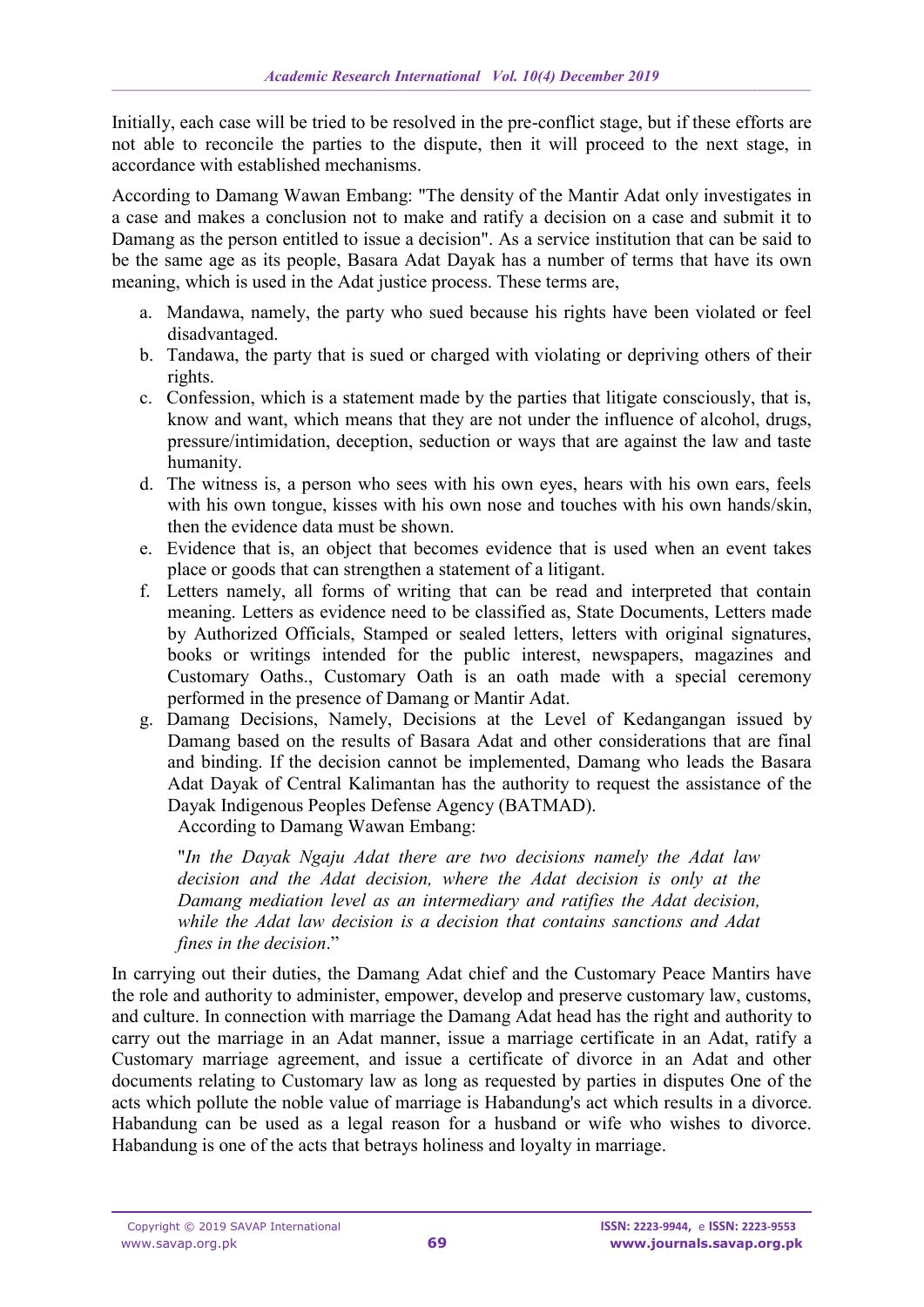Procedures for resolving disputes, both those related to violations of adat/hadat such as the conduct of Habandung in Dayak Customary Law, one of the prerequisites for resolution is to be carried out in a spirit of togetherness and high honesty of the parties to the dispute. This spirit arises among those who uphold the philosophy of life "*Belom Bahadat*".

According to Henry Embang there are three images in the philosophy of life "*Belom Bahadat*" namely:

- a. The image of the attitude of worship, where humans come from God (the fruit of God's creation. So it is proper for humans to worship the creator. Worship in this case means to glorify/glorify, glory and glory is only given to God, not to others.
- b. The image of respect is related to the propriety of social development in the midst of social interaction. Preventing a grouping in social life as well as interpreting that humans need each other.
- c. The image of polite attitude, namely that worshiping God and respecting fellow human beings also have rules and regulations and still must uphold the values of the norms of life. For example religious norms, social norms, legal norms and customary norms.

In this philosophy, honesty, clean conscience, and loving peace between people are very important things so that life can go well. They believe, who does not want to admit his mistakes and ask for forgiveness, one day there will be a powerful force that reciprocates.

However, those who feel aggrieved also have a sincere intention to provide forgiveness and forgiveness to the perpetrators. Typically after Basara Adat, between perpetrators and victims, there is no longer any hostility or revenge. Therefore, after the decision of the Customary Mantir or Damang is issued and all decisions are made (the singer or customary fee is paid in full) then the next step is to conduct a peace event between the parties to the dispute.

With a sincere intention to reconcile the disputing parties to become "Belom Bahadat" human beings, then the Basara Adat against the perpetrators of Habandung by Damang will produce real peace. Therefore, in every settlement of the perpetrators of the Damage habandung, he first confirms to the parties to the dispute that the Basara Adat that will be held is based on the sincere intention that they want to become a human being who is "not yet committed". Without this sincere intention, the effectiveness of a settlement to make peace is difficult.

According to the customary damang of Sabangau Subdistrict, Wawan Embang, each settlement process in the Customary Law against the perpetrators of Habandung in the Dayak Ngaju customary law does not have to be resolved by divorce. Because the target of Customary law or the objective of the implementation of Basara Adat is "*Nantilang Shit Mampataduh Kawe/Mampatende Karidu Kalait*" (neutralize the bad luck aspect, creating magical tranquility). The process of resolving the Customary Law against the perpetrators of Habandung in the Dayak Ngaju customary law, the steps that need to be taken are as follows:

a. Calling the parties to the dispute

After the complaint, the traditional mantir immediately prepares a summons to the reported party. The summons is notified to the reporter and damang as a copy. The procedure for the summons is as follows:

- i. Summon to the reported party is maximum (1) one week after receipt of the complaint. This call is the first call.
- ii. If the first call is ignored by the reported party, then the second call will be delivered, the time is maximum (1) one month after the first call.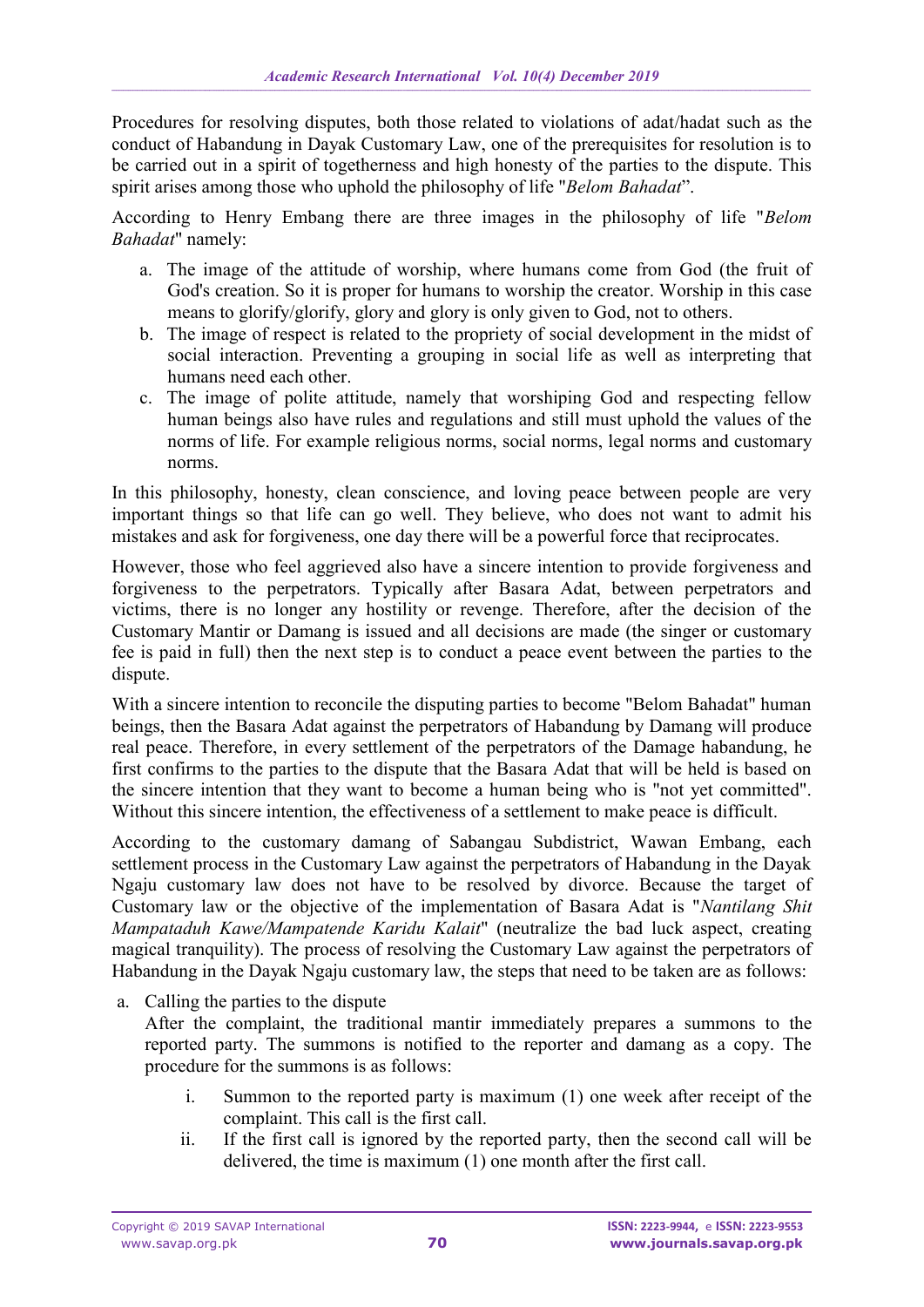- iii. If the reported party still does not come to fulfill the second summons, then the third or final summons will be delivered, where in the last summons the settlement is confirmed or the Basara Adat will be carried out on the specified date and if in the relevant Basara Adat does not come, then all Damang decisions on the matter, are considered accepted by the person concerned.
- iv. Each summons must be accompanied by a receipt of the call signed by the person concerned and if the person concerned is not present, the receipt must be signed by his family or parents.
- b. Determination of the Basara Adat date and notification to witnesses After the summoned party or its representative wants to come to the Indigenous customs, the customary party will set a trial date after obtaining the agreement of the reporting party. The trial date is set no later than one week after the reported party reports itself to Mantir Adat. This reported arrival must be made a self-report letter signed by Mantir Adat. The date of this hearing will later be notified by Mantir Adat in writing to the parties concerned. In the notification letter, the witnesses will be prepared to attend the hearing, which will be submitted by the disputing party directly to the witnesses respectively. This willingness letter must be brought in the first Basara Adat.
- c. Implementation of the Basara Adat The implementation of the Basara Adat against the perpetrators of Habandung in Customary law is a maximum of three times carried out by the Customary Mantirs. Decisions must be made as soon as possible in the first or second Basara Adat. If a decision is not possible in the two Basara Adat, then in the third Basara Adat there must be a decision. The postponement of the decision on the first Basara Adat is usually done if the witnesses are not present. If the parties in the third Basara Adat still do not want to accept the draft decision made, then the case is handed over to the damang in the subdistrict, with the time of submission at most one week long. Submission of cases to Damang was delivered in writing by attaching various documents that had been included in the density of the traditional peace processors. However, the case submission to Damang can only be done if each party has strong evidence or witnesses. If it is only based on a hard-hearted attitude, insistent, do not want to hear the opinions of others, then the decision should be taken by the Customary Mantir no later than in the third trial.
- d. Case Settlement by Traditional Head Damang The settlement time of the case by Traditional Head Damang is carried out a maximum of two months, in two sessions. The trial was held in the village of origin of the case which was attended by the Customary Mantir and witnesses who were present in the first to the third trial in the density of the Traditional Peace Mantir. The first trial was to hear the statements of the litigants and witnesses. If it turns out that no commission is needed (reviewing the object of the dispute/problem), then the decision must be taken in the first session.

The order of proceedings conducted by the traditional customs and damang is carried out as follows:

- a. The opening, namely a statement by Mantir Adat and or Damang regarding Basara Adat that will be held at that time. The things that will be delivered are:
	- i. The identity of the reporting party and the reported party.
	- ii. The object of the case/issue in question.
	- iii. Affirmation to the parties to the dispute and witnesses to be honest in Basara Adat, as an illustration of the ideals of being a "Belom Bahadat" human being.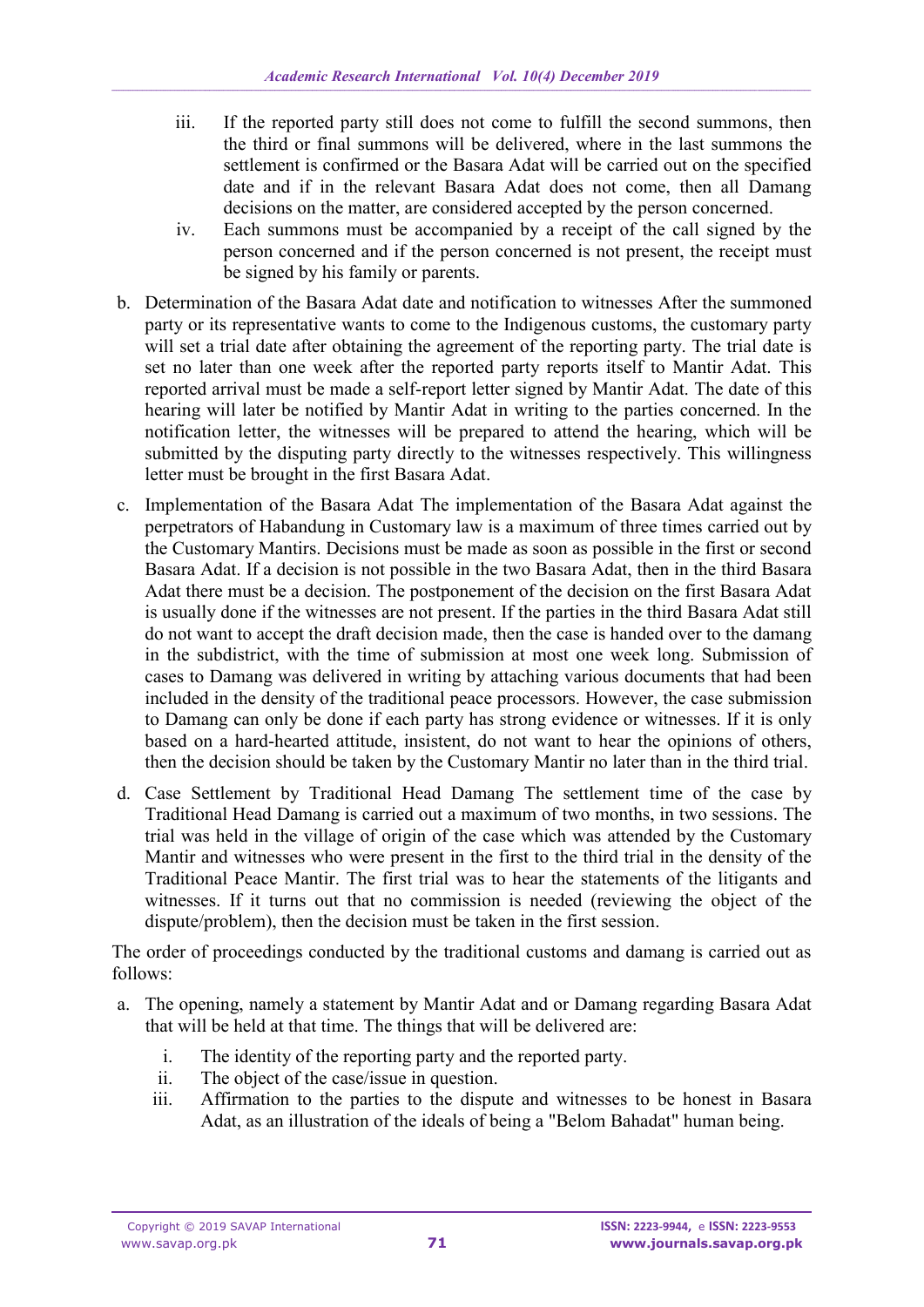- b. The taking of customary oaths (not religious oaths) from the disputing parties and witnesses. In this Indigenous oath it is necessary to do the tawur/pisur who first summon the spirits to give strength and the ability to speak honestly.
- c. Retrieval of information from parties to the dispute and also information from witnesses.
- d. The reading of conclusions by Mantir Adat or Damang on the statements of the parties to the dispute and also witnesses. In the event that a commission has been carried out, the results of the review of the object of the case/problem are also submitted, or if there will be a review then the matter will also be submitted/negotiated, with a maximum period of three days.
- e. Dismissal of Basara Adat for some time (maximum one hour) by Mantir Adat or Damang, to give them an opportunity to negotiate the draft decision. In this negotiation also discussed the article of Customary law violated by the parties who litigate especially those who are considered to violate Customary law by referring to 96 articles of Customary law resulting from the Tumbang Anoi agreement.
- f. Submitting the draft decision, on this occasion also discussed articles of customary law that have been violated and sanctions Singer (customary fines) to be paid by parties who have violated the provisions in Dayak Ngaju Customary Law
- g. Submission of responses from the disputing parties to the draft decision submitted by Mantir Adat or Damang in the settlement of the case.
- h. Decision making by Mantir Adat or Damang over the case that occurred as well as making the minutes of the trial of the settlement of the case and the signing of the decision issued on the case.
- i. The peace ceremony is in the form of bargaining capacity, slaughtering animals, parties and or Hasapa. In the case of hasapa this is only done at the level of cases handled by Damang and if in a case no one is telling the truth to admit his mistakes so that the problem does not find a solution.

## **Customary Sanctions Decided By Customary Institutions Against Habandung Perpetrators in the Kedamangan Region of Sabangau District**

Sanctions imposed by Indigenous stakeholders in the Dayak Ngaju community are in the form of Customary singers or fines intended as an effort to restore as well as to maintain community balance with violations of marital, adultery, ethical, moral, beliefs and beliefs, social responsibility, agreements, environmental responsibilities, appointment of relatives, property, accusations, theft of fights and murder.

Singer not only regulates the matter of how a person maintains behavior within the scope of Adat, but also the medium of peaceful settlement of Adat violations that occur. This is intended so that the violation does not occur again. In marital singers, such as the limbs (customary fines of robbing other people's wives) are imposed on anyone who dares to persuade, depriving others of their wives/husbands so that the man/woman divorces from the previous husband and wife and marries a new woman/man who bows. Related to adultery, the singer who is determined is Singer tihi sarau discordant plagues (fines resulting from illicit relations or discordant plagues). Singer is valid in conditions when woman A is pregnant illegally (*sarau*) due to adultery with male B who is at the wrong level or (*hurui tamput*) or because of the family tree that is not bloodline due to adultery.

In the 96 articles of the Anoi Tumbang Anoi Agreement, there are several articles regulating violations of marriage in this case, namely Habandung and divorce. Where in the Dayak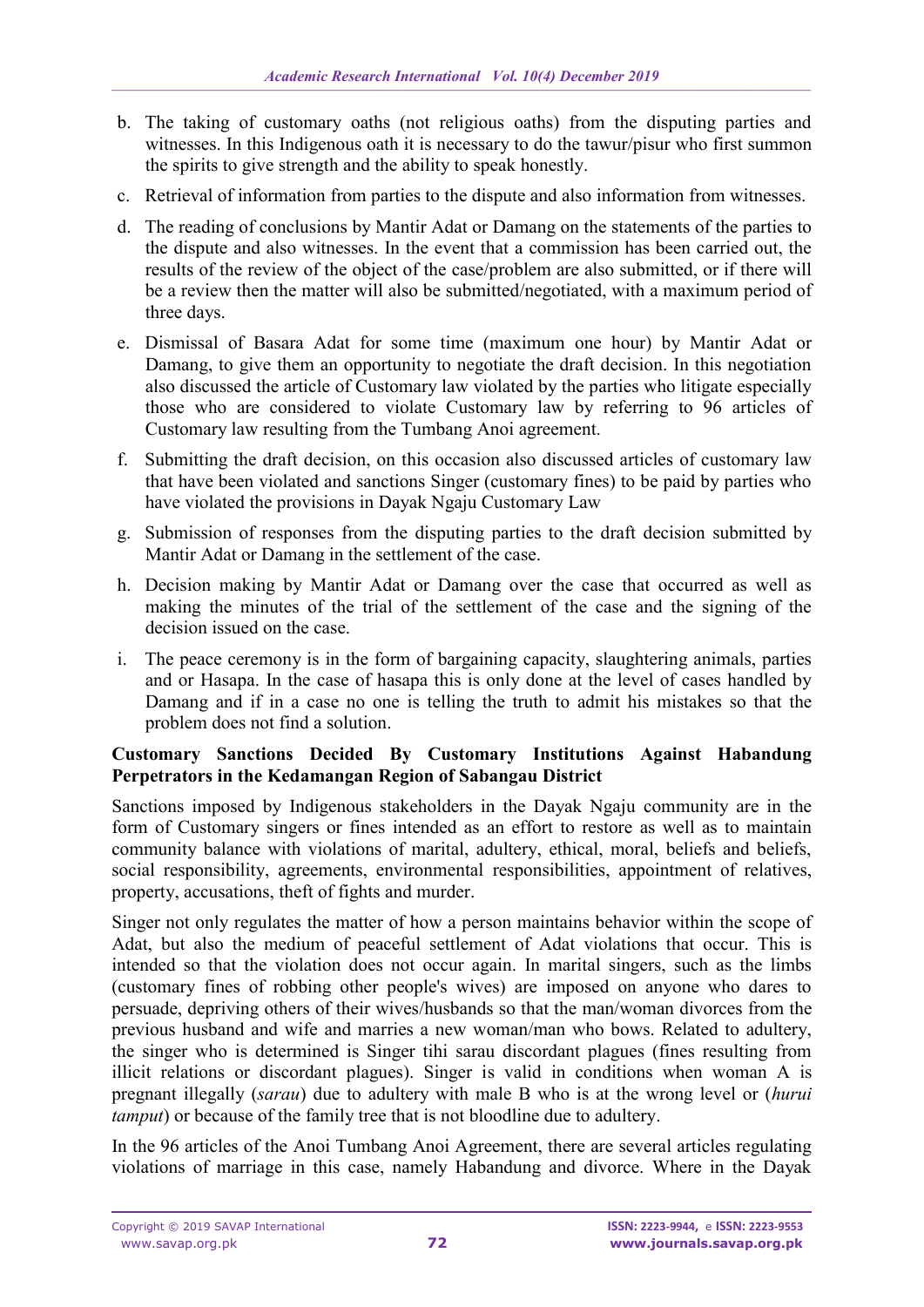Ngaju Indigenous community states that Habandung and divorce is a despicable act that destroys the sanctity of a marriage. The several articles are:

Article 1 Singer Tungkun (fine for taking someone else's wife) Where this customary law will be imposed on someone who

who dares to persuade, seizes another person's wife or husband so that as a result the man/woman divorces from the previous husband/wife and marries the man/woman who is lying down.

Article 2 regulates sanctions for failing to seize another person's wife/husband but committing adultery (*Singer Tungkun Balang, Sin Palus*).

In the marriage of the Dayak Ngaju Indigenous people there is also a marriage agreement that serves as a guide for married couples not to commit acts that are not in accordance with Adat, and not divorced because it contains rules that must be obeyed along with the sanctions and conditions marriage which must be fulfilled by a man is called as the Customary way. The importance of customary marriage ceremonies is as part of a Ngaju Dayak Indigenous marriage which is felt by the Ngaju Dayak Indigenous people because:

# **1. As Customs**

Because the traditional marriage agreement is one of the important components in the traditional ceremonies that have become a tradition for Dayaks who will do a marriage, because the Dayak Ngaju people consider the marriage as a noble and holy, usually want the marriage to last a lifetime for husband and wife and only death can break a bond.

## **2. Guarantor of justice in the distribution of assets**

This marriage agreement is also needed to guarantee the distribution of assets during a divorce. In accordance with the results of an interview with Damang Sabangau, said that if a divorce occurs with the existence of a marriage agreement, it can guarantee the rights of the woman (wife) to a Palaku (dowry) will remain the right of the woman (wife). In addition, the guilty party is required to pay a fine to the innocent party in accordance with the value specified in the agreement.

### **3. Sanctions as part of the agreement**

The witness's clarity for the guilty party and the cause of the divorce became an important factor in the Ngaju Dayak Indigenous marriage agreement. This clear sanction is referred to as a way that can prevent husband and wife divorced. The sanction factor in the form of fines for both money and gold that is material in nature makes both parties to an agreement may think not to violate what has been agreed in the marriage agreement.

# **4. Prevention of divorce**

The reason for preventing this divorce is actually something that is real in the Ngaju Dayak Indigenous marriage agreement as said by Damang Wawan Embang at the time of the interview that "With the Customary marriage agreement, it is expected that the couple will always remember the faithful promise not only of the their partners, but also the relatives of the ancestors.

Customary fines applied in the Dayak Ngaju Adat law are clearly a form of local wisdom that has become part of the Dayak Ngaju Adat law. The position of customary sanctions and fines from this customary law certainly shows the entire legal system that lives in a strong Ngaju Dayak Indigenous culture. The importance of customary sanctions and fines can also be seen from the concept of implementation carried out through the Customary mechanism.

In every Damang/Mantir decision related to a custom case, it is always sent to the local police and district head. Even though the security structure does not include elements of the police,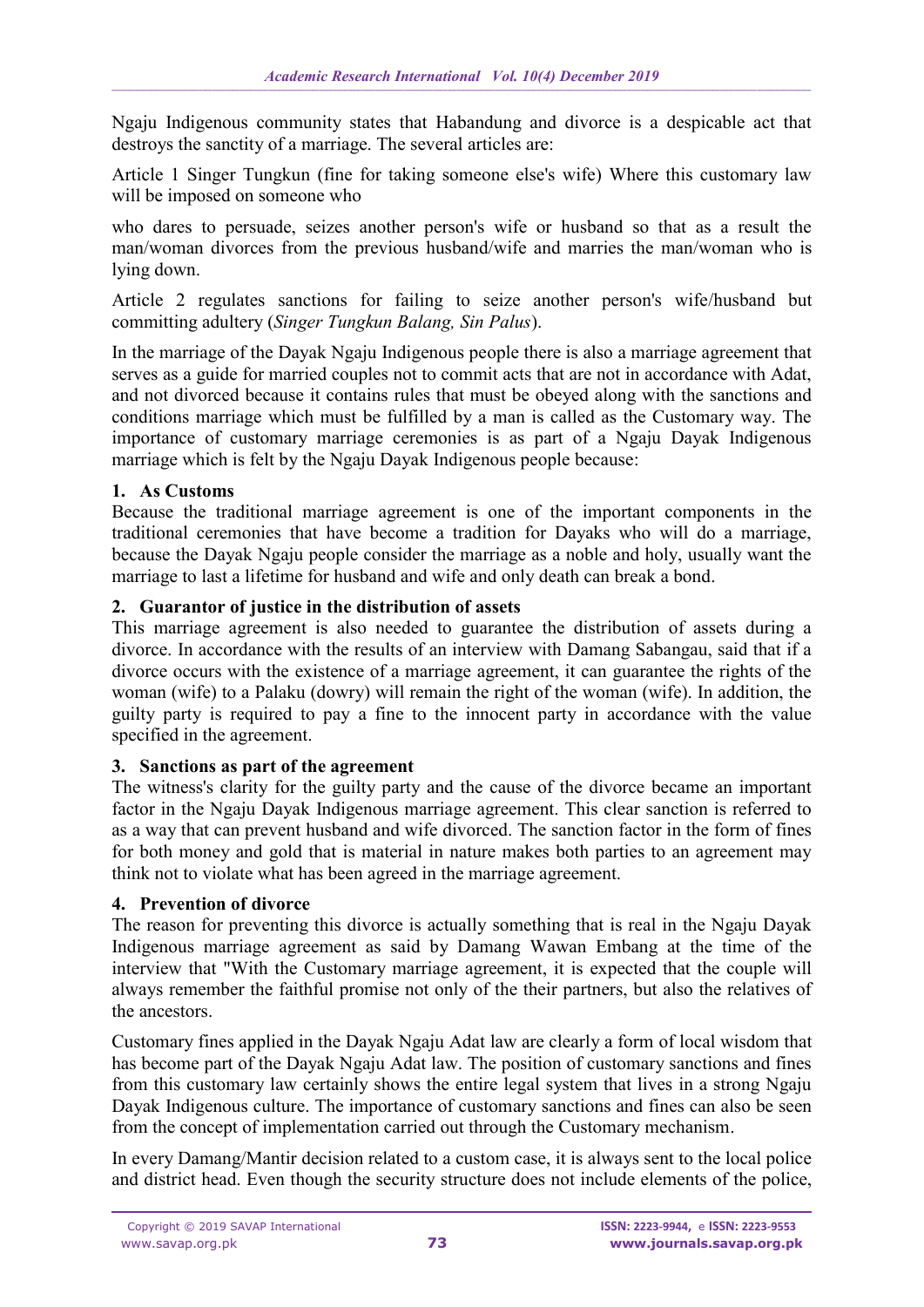in terms of maintaining the peace of the Indigenous community, the police are prioritized. Vice versa, the police also utilize this Indigenous institution in terms of order and order of the Indigenous people. In addition to police institutions, judicial institutions such as District Courts and Religious Courts still apply and are respected by Indigenous people.

### **CONCLUSION**

The process of legal settlement of Adat against the perpetrators of Habandung by the Kedamangan Kedamangan Institution. it still upholds the value of the philosophy of life "*Belom Bahadat*´" which is always carried out in a spirit of togetherness with priority to the high honesty of the disputing parties. Then in Ngaju Dayak customary law any settlement of customary law against the perpetrators of Habandung does not have to be resolved by divorce because the purpose of doing Basara Adat among the Dayak Ngaju Indigenous people is to regulate and create peace in the social life of the community and good relations between the Dayak Indigenous people both with fellow humans, humans with God, and humans with Nature.

Customary sanctions decided by the Customary Institution against Habandung perpetrators in the Sabangau Kedamangan area are sanctions in the form of singers (traditional fines), namely Singer Tungkun (traditional fines taking away the wives of others) in article 1 contained in 96 articles of the Tumbang Anoi agreement. Where customary sanctions are the main sanctions for someone who dares to persuade, rob someone else's wife/husband. And also the singer Tekap Bau Mate in article 68 which is an adat fine for giving shame to the victim. If there is a resistance or sanctions and penalties that have not been implemented, Damang within the scope of the Dayak Indigenous institutions has the authority to ask the Dayak Indigenous Peoples Defense Front as a force from an institution that is forced to make the decisions made by the party sanctioned. in accordance with the function of BATAMAD itself mandated in Local Regulation Number 16 of 2008, namely as guarantor for compliance with the stipulated Customary sanctions.

# **SUGGESTION**

The Government and Customary Institutions need to strengthen the legal and governance foundation of the Customary Judicial Institution in the implementation and mechanism of the Customary Basara so that the community can better respect and use the settlement of cases in a manner that upholds the value of togetherness and high honesty carried out by the Damang and the Traditional Peace Peace Coordinator.